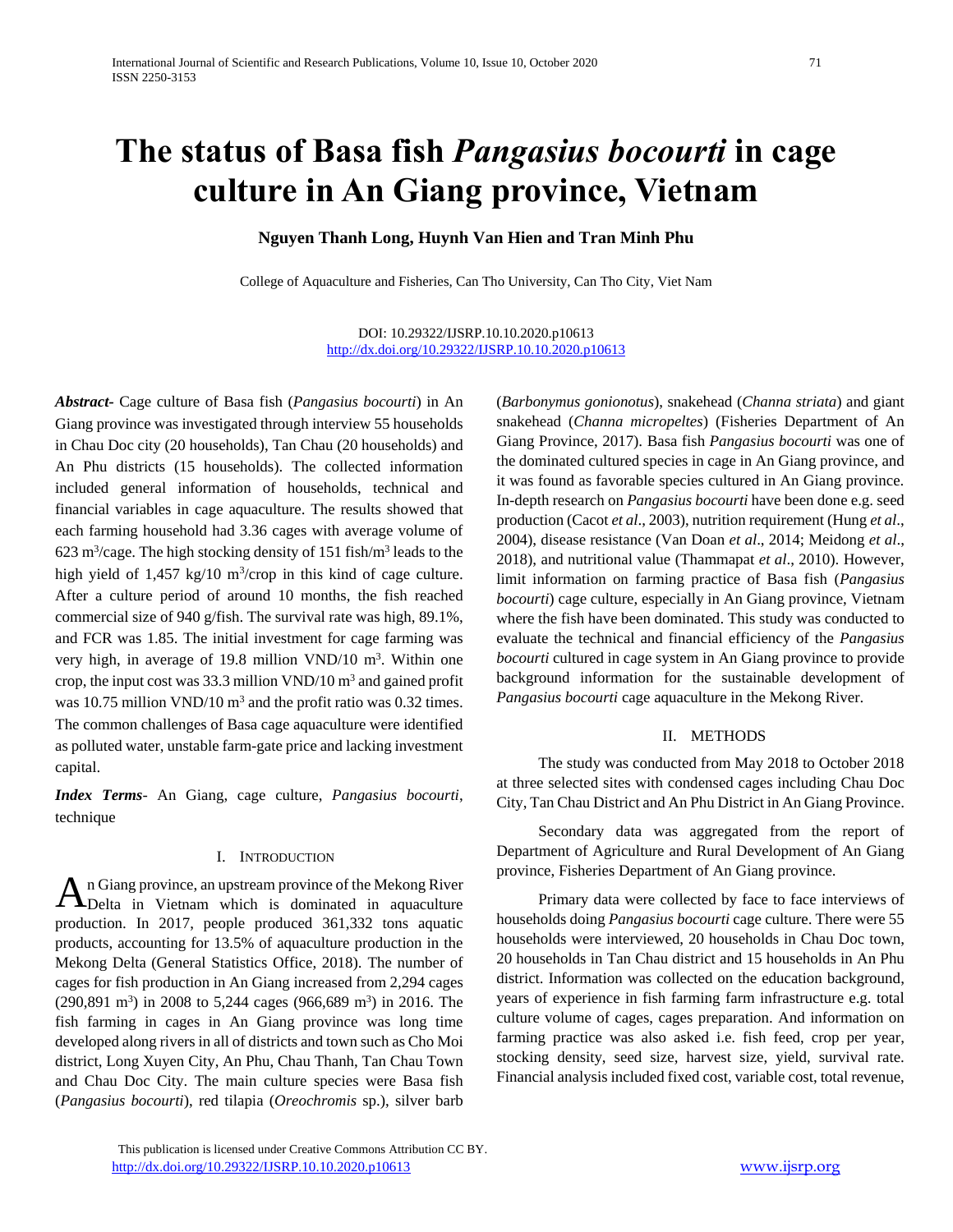profit and profit ratio. Information on the advantages and disadvantages of the farming model was also recorded.

After pilot testing of a draft questionnaire on two farmers, the final questionnaire was verified. The interviews were conducted by the main author and two trained interviewees together with a local authority representative. Technical and financial data were presented by frequency of occurrence, mean value, standard deviation, maximum value and minimum value. Differences in technical and financial efficiency between groups classified in volume of cages were tested through one-way ANOVA and Duncan test at a significance level of 95%.

## III. RESULTS AND DISCUSSION

#### *3.1 General information*

Results showed that Basa fish cage culture farmers in An Giang province was 42.0 years old in average (Table 1). Farmers had an average of 4.0 years in Basa fish farming experience with maximum of 20 years and minimum of one year. The experience in Basa fish farming was mostly 1 - 4 years (70%), 5 - 8 years (18.3%), 9 - 12 years (10.0%) and 12-15 years (1.7%). The dominated of less experience farmers from Basa fish cage rearing is mainly due to the inherit of the second generation of people live in the region. In term of management, all farmers know how to operate the cage culture of Basa fish, however, long-term experience may have better management practice.

The number of labors in the household ranged from 1 to 9 persons, with an average of around 3 people per household, of which the average number of labors participating in the Basa fish cage culture was from 1 to 5 people per household. Besides, farmers also hired labors for Basa cage culture with the number of hired labor was 1 to 3 persons/household. The labor force participating in the Basa cage culture was mainly men (83.33%), because of heavy works required e.g. feed transport, feeding, harvest, diving to check the cage and cage caring.

There was no specialized aquaculture educated farmers operating the Basa cage culture in An Giang province. Many of them had secondary school (45%) and primary school (44%), the remaining were high school (3%) and illiteracy (8%). Compared to snakehead farming in the same region, it was a little bit higher in education level (Sinh and Chung, 2009). However, the limit educational level in Basa fish cage culture, the application of modern techniques was also limited. Thus, farmers need the support from local technical staffs on upgrade farming practice, especially on disease diagnosis.

#### 3.2 *Cage culture production characteristics*

Basa fish farmers possessed many cages, 3.36 cages/household in average, maximum of 10 cages. The cage volume was  $623 \text{ m}^3/\text{cage}$  in average, maximum of  $1,040 \text{ m}^3/\text{cage}$ and minimum of 225 m<sup>3</sup>/cage. The cage is of  $16.2 \pm 2.46$  m average in length and  $7.03 \pm 0.96$  m average in width and the average water depth was  $5.35 \pm 0.78$  m. The cage for Basa fish culture in this study was a little bit bigger than cage for *Pangasius bocourti* culture previously described in Hong (2014) with an average volume of 578  $\text{m}^3$ /cage, an average length of 15 m, an average width of 4.5 m and an average water depth of 4 m.

#### *3.3 Cage culture farming practice*

At present, hatchery farms in An Giang province have been successfully to produce *Pangasius bocourti* fingerlings, satisfied the demand for seed supply. Basa (*Pangasius bocourti*) fingerlings at size of 61.9±4.29 g/fish was commonly stocked into cage at stocking density of  $151 \pm 19.5$  fish/m<sup>3</sup>. This result was similar to the research result of Hong  $(2014)$  of 150 fish/m<sup>3</sup>. The survival rate of *Pangasius bocourti* in this study was estimated of 89.1% higher than that of Long et al. (2014) with survival rates ranging from 83.3% to 88.7%. The total amount of feed provided for cages was on average  $2,595$  kg/10 m<sup>3</sup>/crop. The feed used for *Pangasius bocourti* farming was mainly commercial pellet (86.0%). Some households used a combination of pellet feed and trash fish (10.5%) and few households only used home-made feed (3.9%). Home-made feed consists of 20% green vegetables, 50% rice bran, 30% trash fish, snails, mussels and minced fish heads. Therefore, FCR of each farmer was also different. FCR in the households using pellet feed alone was 1.85. The higher the FCR, the higher the production costs and reduce profits. Feeding by pellet feed reduced the impact on aquatic resource because trash fish mostly came from fishing inshore.

The rearing period to reach commercial size of  $940±56.3$ g/fish was around 10 months which longer than the culture period of *Pangasianodon hypophthalmus,* 6-8 months(Phan *et al*., 2009). Following the classification of cage volume into  $225-500$  m<sup>3</sup>, 500-700 m<sup>3</sup> and 700-1040 m<sup>3</sup>, the stocking density, survival rate and productivity of these 3 groups of cage volume were not significantly different ( $p$  > 0.05). With long term experience in basa culture, the high stocking density would increase Basa productivity (Table 4).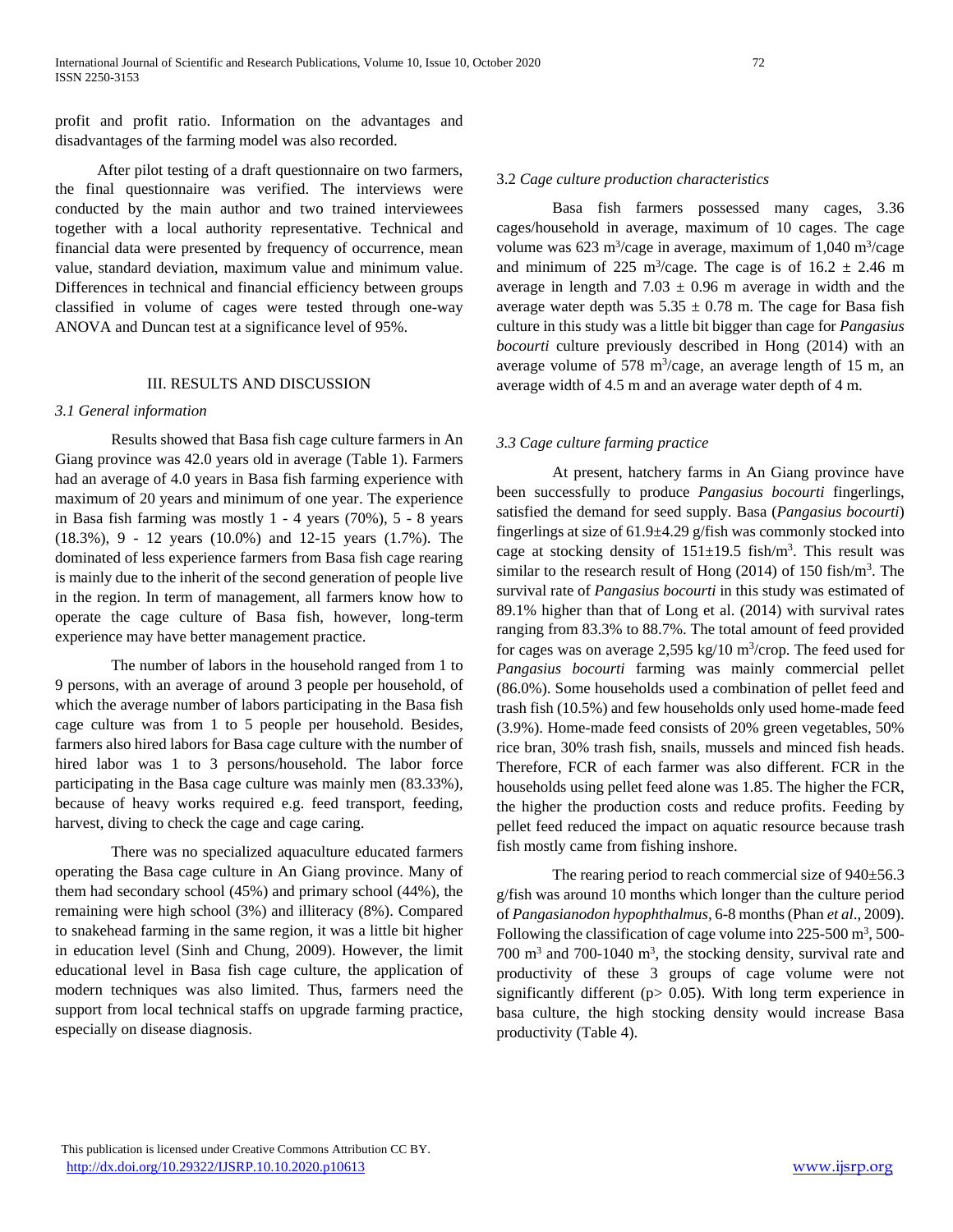Table 1: Age, labor and number of years of experience of the Basa fish farmers

| Contents                                          | Minimum | Maximum | Average |
|---------------------------------------------------|---------|---------|---------|
| Age                                               | 25      | -67     | -42     |
| Total number of labors on household (persons)     |         |         | 3.25    |
| The number of labors from family member (persons) |         |         | 2.15    |
| The number of hired labors/employees (persons)    |         |         | 1.51    |
| Years of farmer experience (years)                |         | 20      |         |

## Table 2: Cages for Basa fish culture

| Contents                          | Minimum | Maximum | Average           |
|-----------------------------------|---------|---------|-------------------|
| Number of cages (cages/household) |         | 10      | $3.36 \pm 2.25$   |
| Volume $(m^3/cage)$               | 225     | 1,040   | $623 \pm 199$     |
| Length $(m)$                      | 10      | 20      | $16.2 \pm 0.2.46$ |
| Width $(m)$                       | 5       | 7       | $7.03 \pm 0.96$   |
| Water depth (m)                   | 4       | 6.5     | $5.35 \pm 0.78$   |

# Table 3: Farming practice of Basa fish cage culture

| Contents                                                   | Value           |
|------------------------------------------------------------|-----------------|
| Culture duration (days/crop)                               | $308 \pm 11$    |
| Stocking density (fish/ $m^3$ )                            | $151 \pm 19.5$  |
| Initial weight of fingerling (g/fish)                      | $61.9+4.29$     |
| Harvesting weight of fish (g/fish)                         | $940 \pm 56.3$  |
| Survival rate $(\%)$                                       | $89.1 \pm 5.14$ |
| Productivity (kg/10 m <sup>3</sup> /crop)                  | $1,457 \pm 174$ |
| The total volume of feed used (kg/10 m <sup>3</sup> /crop) | $2,595 \pm 472$ |
| <b>FCR</b>                                                 | $1.85 \pm 0.13$ |

# Table 4: Comparison of technical parameters of *Pangasius bocourti* cultured in cage system

|          | Cage volume groups         |               |                         |
|----------|----------------------------|---------------|-------------------------|
| Contents | $225 - 500$ m <sup>3</sup> | 500-700 $m^3$ | 700-1040 m <sup>3</sup> |
|          | $(n=15)$                   | $(n=23)$      | $(n=17)$                |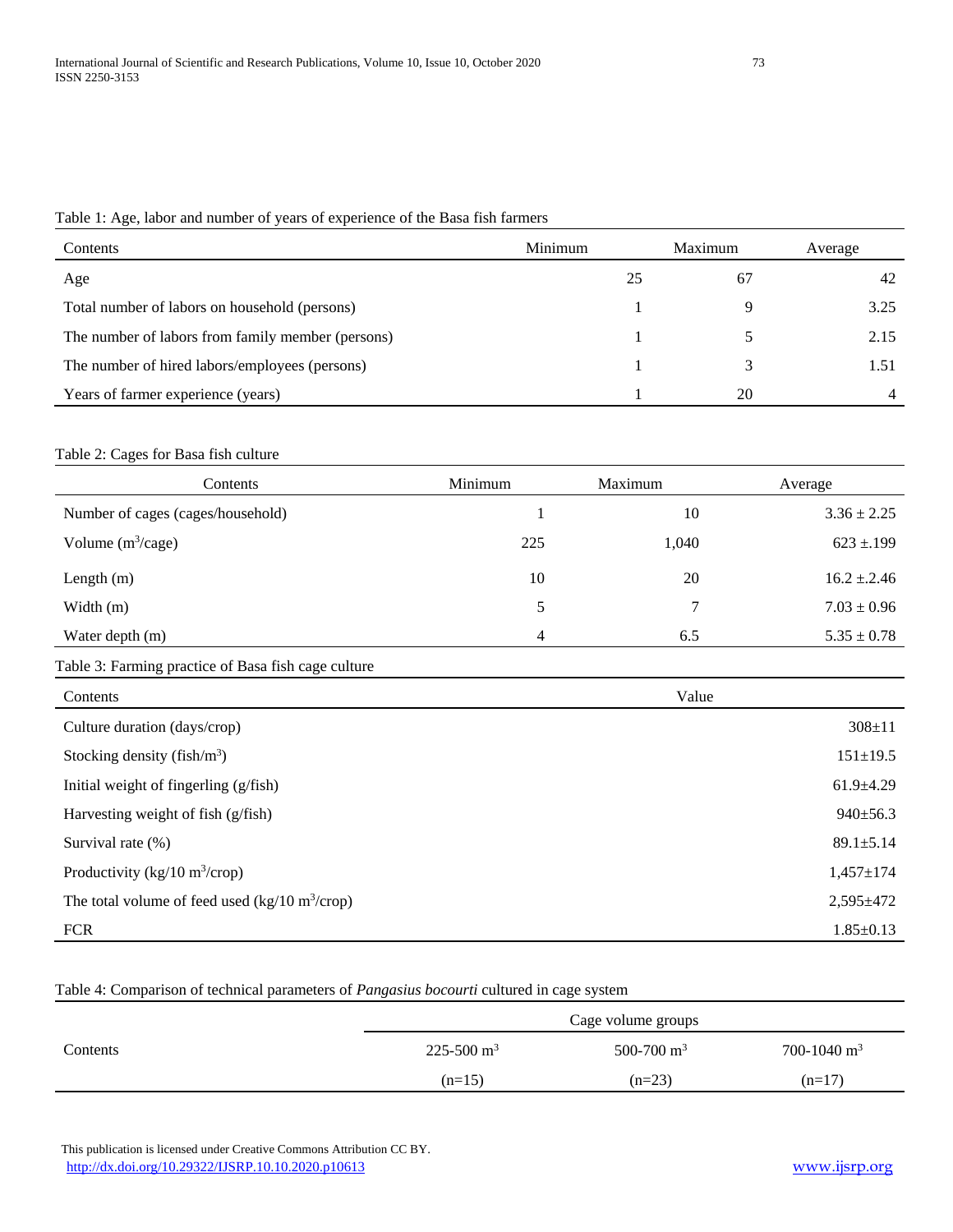| Stocking density (fish/ $m3$ )            | $147+19^a$                | $152+13^a$        | $151 \pm 21$ <sup>a</sup>    |
|-------------------------------------------|---------------------------|-------------------|------------------------------|
| Survival rate (%)                         | $88.0 + 8.1$ <sup>a</sup> | $88.5+3.9^a$      | $90.2 \pm 3.4^{\text{a}}$    |
| Productivity (kg/10 m <sup>3</sup> /crop) | $1.417 \pm 212^a$         | $1,473 \pm 130^a$ | $1.477 \pm 203$ <sup>a</sup> |

*Values of the same row with different letters were significantly different (p <0.05)*

# *3.3 Financial aspects*

The total investment cost and average depreciation cost of the Basa cage aquaculture were  $19.8 \pm 4.36$  million VND/10 m<sup>3</sup> and  $0.41 \pm 0.09$  million VND/10 m<sup>3</sup>/crop. The cost for building cage was the highest fixed cost,  $19.2 \pm 4.28$  million VND/10 m<sup>3</sup> (accounting for 97% of total fixed cost). The cost of feed processor in cage using home-made feed was  $0.51 \pm 0.022$  million/10 m<sup>3</sup> and the cost of transportation was  $0.04 \pm 0.015$  million/10 m<sup>3</sup>. The cost of building the cages accounted for the highest proportion which was similar to investigation of Tuyen (2012), the cost of cages was of 95.5%, 2.7% for machinery and 1.8% for transportation.

For total variable cost, it required  $32.9 \pm 5.44$  million VND/10 m<sup>3</sup>/crop, in which feed cost was  $28.3 \pm 5.08$  million VND/10 m<sup>3</sup> /crop (accounting for 86% of variable cost) and seed cost was  $3.41 \pm 0.44$  million VND/10 m<sup>3</sup>/crop (accounting for 10%). This result was also similar to the findings of Tuyen (2012), the feed costs accounted for 82.7% and the seed cost was 6.8%.

This means the cost for operation of Basa cage culture was remained stable following years. The remaining costs accounted for a low proportion such as lime costs, fuel costs and labor costs. Total revenue of the Basa cage farming was  $44.1 \pm 5.45$  million VND/10 m<sup>3</sup>/crop. The profit was  $10.7 \pm 0.02$  million VND/10 m<sup>3</sup> /crop with net profit ratio reached 0.32 times. The selling price of commercial Basa was often unstable, depending on market demand. At the time of investigation, average selling price of Basa was  $30,268 \pm 761$  VND/kg.

The financial analytical results from the three groups of cages showed that the profit and net profit ratios were not significant difference ( $p$  $>$  0.05). However, the average profit and net profit ratio of the group with cage volume above  $700 \text{ m}^3$  was higher than that of others. This can be explained by the cost of constructing large cage was lower than that of small cages (p <0.05) and labor cost for large cages was also lower than that of small cages ( $p > 0.05$ ) (Table 8 and 9).

| $\tilde{}$                        |                                                 |                                   |                                                    |
|-----------------------------------|-------------------------------------------------|-----------------------------------|----------------------------------------------------|
| Contents                          | Fixed costs<br>(million VND/10 $\mathrm{m}^3$ ) | Number of years of<br>use (years) | Depreciation costs<br>(million VND/10 $m^3$ /crop) |
|                                   |                                                 |                                   |                                                    |
| Cage                              | $19.2 + 4.28$                                   | 50                                | $0.38 \pm 0.08$                                    |
| Feed processor                    | $0.51 \pm 0.22$                                 | 15                                | $0.02 \pm 0.01$                                    |
| Transportation by boats to inland | $0.04 \pm 0.15$                                 | 10                                | $0.002 \pm 0.007$                                  |
| Total fixed cost                  | $19.8 \pm 4.36$                                 | $\overline{\phantom{a}}$          | $0.41 \pm 0.09$                                    |

# Table 6: Variable costs of Basa cage culture

Table 5: Fixed costs of Basa cage culture

| Contents   | Value                        |  |  |
|------------|------------------------------|--|--|
|            | (million VND/10 $m^3$ /crop) |  |  |
| Feed       | $28.3 \pm 5.08$              |  |  |
| Fingerling | $3.41 \pm 0.44$              |  |  |
| Fuel costs | $0.46 \pm 0.13$              |  |  |
| Labors     | $0.44 \pm 0.24$              |  |  |
| Lime       | $0.26 \pm 0.12$              |  |  |
| Others     | $0.01 \pm 0.02$              |  |  |

 This publication is licensed under Creative Commons Attribution CC BY. <http://dx.doi.org/10.29322/IJSRP.10.10.2020.p10613> [www.ijsrp.org](http://ijsrp.org/)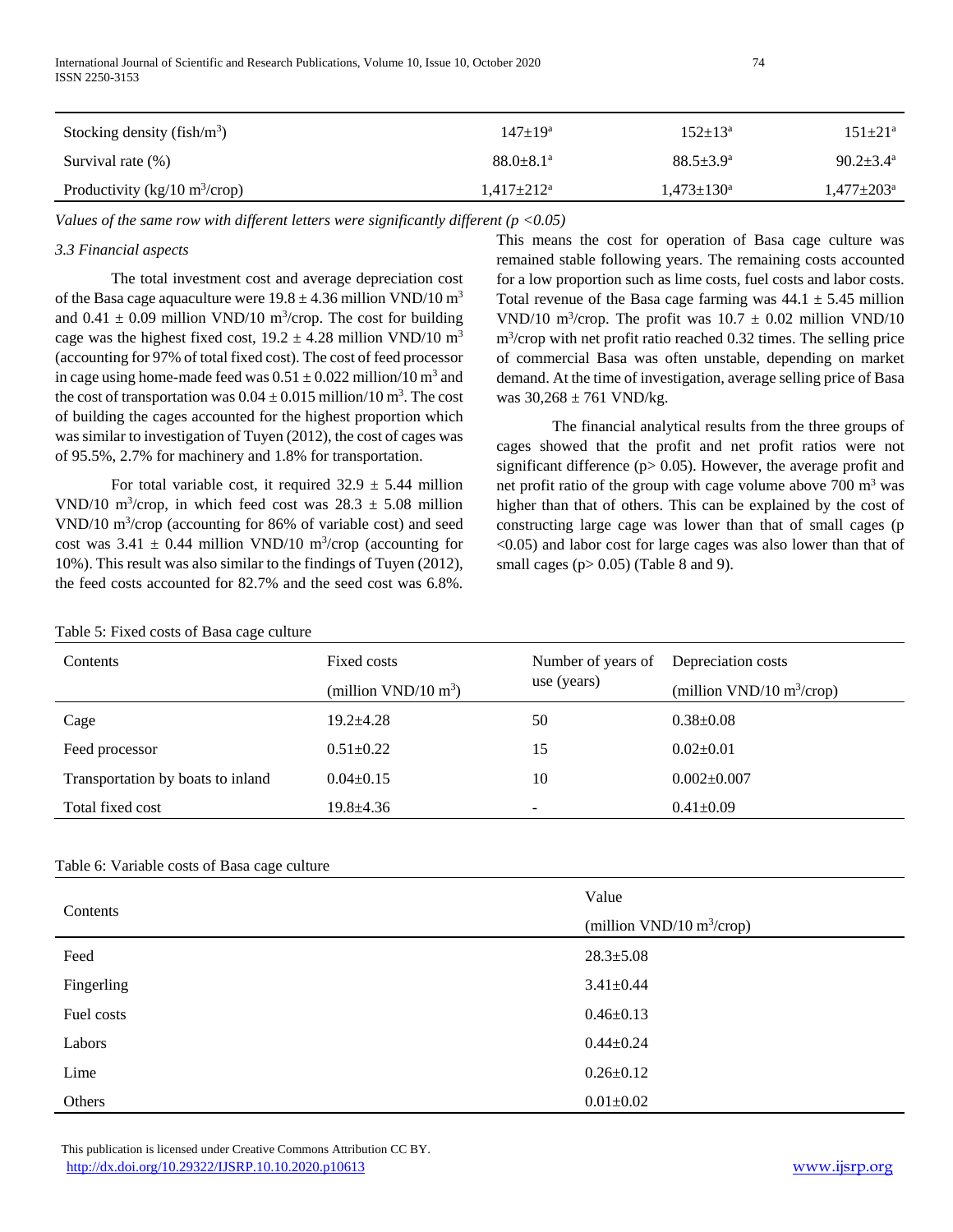#### Table 7: Financial efficiency of the Basa cage culture

| Contents                                              | Value            |
|-------------------------------------------------------|------------------|
| Total revenue (million $VND/10$ m <sup>3</sup> /crop) | $44.1 \pm 5.45$  |
| Total cost (million VND/10 $\text{m}^3/\text{crop}$ ) | $33.3 \pm 5.42$  |
| Profit (million $VND/10$ m <sup>3</sup> /crop)        | $10.75 \pm 0.02$ |
| Net profit ratio (times)                              | $0.32 \pm 0.004$ |
| Selling price (VND/kg)                                | $30,268 \pm 761$ |

#### Table 8: Profit and net profit ratio of Basa cage culture following different cage volumes

|                                                | Cage volume groups           |                               |                    |  |
|------------------------------------------------|------------------------------|-------------------------------|--------------------|--|
| Contents                                       | $< 500 \text{ m}^3$          | $500-700$ m <sup>3</sup>      | $>700 \text{ m}^3$ |  |
|                                                | $(n=15)$                     | $(n=23)$                      | $(n=17)$           |  |
| Profit (million $VND/10$ m <sup>3</sup> /crop) | $9.02 \pm 3.79$ <sup>a</sup> | $10.41 \pm 3.63$ <sup>a</sup> | $11.18\pm4.11^a$   |  |
| Net profit ratio (times)                       | $0.28 \pm 0.13^a$            | $0.32 \pm 0.13^a$             | $0.34 \pm 0.12^a$  |  |

*Values of the same row with different letters were significantly different (p <0.05)*

# Table 9: Cage cost, variable cost and labor costs of Basa cage culture following different cage volumes

|                                            | Cage volume groups             |                              |                         |  |  |
|--------------------------------------------|--------------------------------|------------------------------|-------------------------|--|--|
| <b>Contents</b>                            | $< 500 \text{ m}^3$            | 500-700 $m^3$                | $>700 \text{ m}^3$      |  |  |
|                                            | $(n=15)$                       | $(n=23)$                     | $(n=17)$                |  |  |
| Building cage costs (million VND/1 $m3$ )  | $2.38 \pm 0.50^{\circ}$        | $1.94 \pm 0.26$ <sup>a</sup> | $1.77 \pm 0.37^b$       |  |  |
| Variable costs (million VND/1 $m^3$ /crop) | $3.29 \pm 0.65^{\mathrm{a}}$   | $3.32 \pm 0.56^{\circ}$      | $3.28 \pm 0.56^{\circ}$ |  |  |
| Labor cost (million dong/1 $m^3$ /crop)    | $0.059 \pm 0.033$ <sup>a</sup> | $0.038 \pm 0.25^{\text{a}}$  | $0.039 \pm 0.10^a$      |  |  |

*Values of the same row with different letters were significantly different (p <0.05)*

## *3.4 Advantages and disadvantages*

## *3.4.1 Advantages*

The geological location of An Giang province was favorable for fish farming in cages, full of river branches. This was a prerequisite, affecting the efficiency of fish farming. Therefore,

 This publication is licensed under Creative Commons Attribution CC BY. <http://dx.doi.org/10.29322/IJSRP.10.10.2020.p10613> [www.ijsrp.org](http://ijsrp.org/)

many farmers think that they had opportunity to place their fish cages. Placement of cages must be within the planning area for aquaculture development issued from the provincial authority. Information included as (i) the bottom of cages must be at least 0.5 m away from the river bottom, (ii) cages placed in parallel must be at least 10 m apart, (iii) serial installation must be at least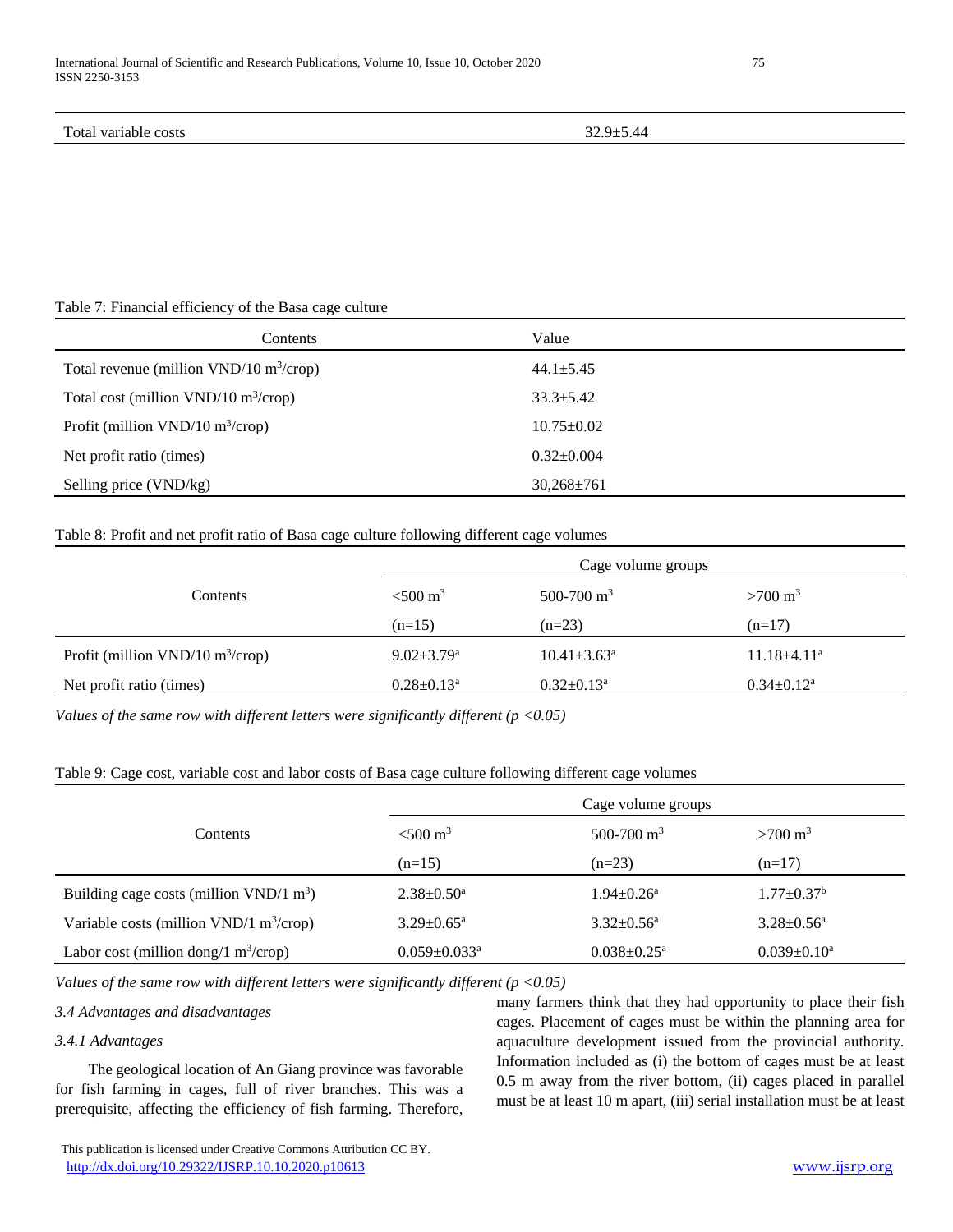200 m apart. The location of the cages is one of advantage of Basa farming claiming by many of farmers because of one-way flow of water from upstream, and there was no high tide amplitude. With great depth, it was convenient to place fish cages. Fishermen need to promote this advantage and comply with regulations on placing cages to make cage culture more effective and sustainable.

Another advantage was that river water from upstream flows downstream and brings about a lot of natural fish resources. Farmers could use this source for making home-made feed. In addition, the successfulness of artificial breeding of Basa fish had also contributed to the development of Basa cage aquaculture.

|  |  |  |  | Table 10: The advantages of Basa cage aquaculture |  |
|--|--|--|--|---------------------------------------------------|--|
|  |  |  |  |                                                   |  |

| Contents                            | Number of observations | Ratios $(\%)$ |
|-------------------------------------|------------------------|---------------|
| Appropriated site for placing cages | 35                     | 64.4          |
| Available feed                      | 31                     | 55.6          |
| Available seed apply                | 22                     | 40.0          |
| Not require high technology         | 10                     | 17.8          |
| High markets price                  | 6                      | 11.1          |

## *3.4.2 Disadvantages*

River water quality seems polluted. According to farmers, in addition to regular waste from thousands of cages, aquaculture ponds, residues of pesticides and fertilizers of agricultural land and untreated waste of aquatic processing plants have also made the water resource increasingly polluted. Polluted water increased fish disease and reduced productivity, influenced to farmers' income. The second challenge was that the farm gate price of Basa was not stable, fluctuated erratically, and being difficult for prediction. Many farmers invested in a large-scale farming model; unstable farm gate price led to reduced farmer's profit. This has affected the efficiency farming of Basa cage culture in recent years. The other challenge was lacking capital for investment that Basa fish farming required. The limited loan from local bank would reduce the expansion of the Basa cage culture in the area. Therefore, local governments should support fish farmer to access the loan from bank with acceptable interest rates. In addition, poor seed quality and frequent disease occurrence also influence to the Basa cage culture.

Table 11: The challenges of Basa cage aquaculture

| Contents                   | Number of observations | Ratios $(\%)$ |
|----------------------------|------------------------|---------------|
| Polluted water             | 33                     | 60.0          |
| Unstable farm gate price   | 28                     | 51.1          |
| Lacking capital            | 18                     | 33.3          |
| Low quality seed           | 9                      | 16.4          |
| Frequent disease occurance | 6                      | 11.1          |

## IV. CONCLUSION

Basa cage culture in An Giang is typical by high survival rate and stocking density  $151$  fish/m<sup>3</sup>; productivity of  $1,457$  kg/10 m<sup>3</sup> /crop at commercial size of 940 g/fish, culture for around ten months. The financial analysis results revealed that profit ratio was

0.32 times with several challenge need to be addressed. It would be proposed a proper management from the authority for sustainable development of this kind of cage culture production following the reduction of environmental impact, increase the livelihood of the farmer.

# **REFERENCES**